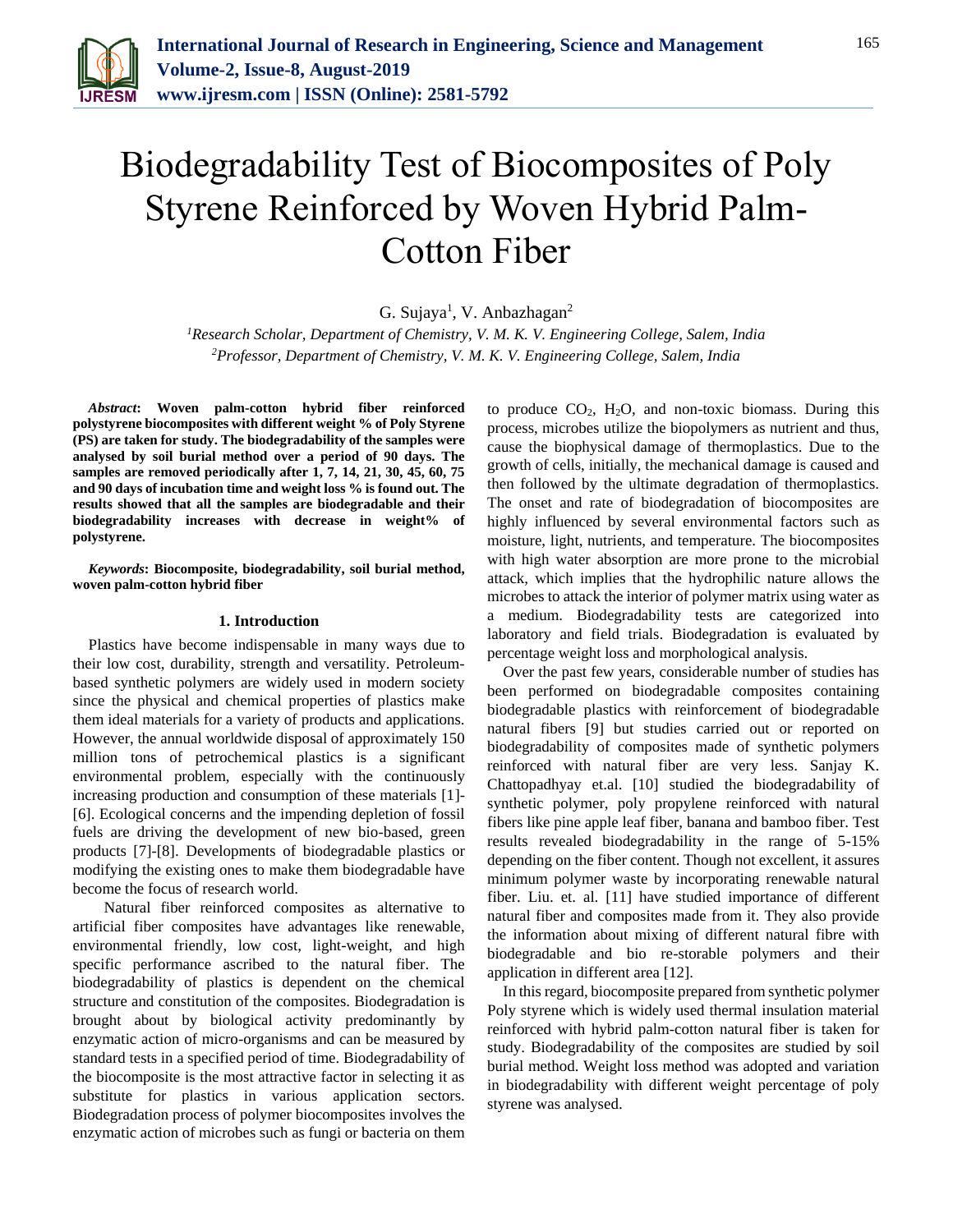

## *A. Materials*

## *1) Soil*

Soil used in this test was collected from different cultivation areas such as pea, banana, and paddy field and mixed in 2:1:1 ratio. The water content and pH of the soil were maintained at 65.0% and 7 respectively.

## *2) Test specimens*

The samples prepared with different weight percentage of poly Styrene with fixed fiber content is taken. Biocomposite of woven palm-cotton fiber with 5%PS, 10%PS, 20%PS, 30%PS, 40%PS are taken. To get the two extremes of biodegradability mere Polystyrene and pure woven palm-cotton fiber samples are also taken. Samples with dimensions  $10\times10\times$ 0.1mm<sup>3</sup> were dried for 24 h in a vacuum oven (60 $^{\circ}$ C, 700 mm of Hg) and weighed. These samples are buried in soil.

### *B. Method*

Soil burial method was adopted to study biodegradability of the samples and biodegradability assessed by weight loss method. The biocomposites with dimensions  $10\times10\times0.1$ mm<sup>3</sup> were dried for 24 h in a vacuum oven (60°C, 700 mm of Hg) and weighed (W1). Each sample was buried approximately 10 cm under the biologically active soil surface contained in rectangular plastic bags. To ensure the conditions such as fresh oxygen supply and natural environment for the degradation of samples in plastic boxes, they were kept in open space. Soil used in this test was collected from different cultivation areas such as pea, banana, and paddy field and mixed in 2:1:1 ratio. The water content and pH of the soil were maintained at 65.0% and 7 respectively. Samples were removed periodically after 1, 7, 14, 21, 30, 45, 60, 75 and 90 days. Then washed thoroughly with distilled water and dried for 24 h in a vacuum oven (60<sup>o</sup>C, 700 mm of Hg) and weighed (W2). From the initial and final weight, weight loss percentage can be calculated by the equation given below.

Weight Loss (
$$
\%
$$
) =  $\frac{(W_1 - W_2)}{W_1} \times 100$ 

#### **3. Result and Discussions**

The figure 1 shows variation in weight loss (%) for all specimens after recovering at regular intervals of 7, 14, 21, 30, 45, 60, 75 and 90 days of soil burial study. It is evident from the study that mere poly styrene is not undergoing significant degradation. There is only a slight increase in% weight loss for Poly styrene (PS) due to the degradation.

The weight loss for woven Palm-Cotton Fiber sample and 5% PS containing biocomposite sample are significant after 7 days. It is due to the hydrophilic nature of these samples since it has less polymer content. Natural fibers are water absorbing and composites with hydrophilic nature and higher water absorption are more prone to the microbial attack, which provides easy access to the matrix interior using water as a medium [13]-[15]. Due to this composite with less weight % of poly styrene samples have more loss in weight %. All biocomposite samples undergo degradation. The degradation pattern reveals that biodegradability decreases with increase in weight percentage of polystyrene.



Fig. 1. Percentage weight loss of samples from soil burial degradation of biocomposites (Poly Styrene PS, Palm-Cotton hybrid fiber PCF)

#### **4. Conclusion**

Natural fibers such as palm, cotton reinforced poly styrene composites are taken for biodegradability study. Variation in biodegradability with different weight % of poly styrene was analysed. Studies revealed that all samples are biodegradable. The extent of biodegradation depends on the amount of polymer. The biodegradability decreases with increase in weight % of polystyrene. Thus, it can be concluded from the above that the natural fibers from renewable resources which act as a reinforcing agent in various synthetic polymers and commodity plastics can address to the management of waste plastics, by reducing the amount of polymer content used. This will definitely reduce the generation of waste of the nonbiodegradable polymers.

#### **References**

- [1] Okada, M. Prog. Polym. Sci. 2002, 27, 87-133.
- [2] Avella, M.; Erico, M. E.; Laurienzo, P.; Raimo, M.; Rimedio, R. Polymer 2000, 41, 3875-3881.
- [3] McCrery, V. J.; Douglass, D. C.; Kwei, T. K.; Macromolecules 1978, 11, 1265-1267.
- [4] Contat, R. L.; Ribes; G. A.; Diaz; C. R. J. Appl. Polym. Sci. 2001, 82, 2174-84.
- [5] Shogren, R. L.; Doane, W. M.; Garlotta, D.; Lawton, J. W.; Willett, J. L. Polym. Degrad. Stab. 2003, 79, 404-411.
- [6] Wu, C. S. Polym. Degrad. Stab. 2003, 80, 127-34.
- [7] M.M. Reddy, S. Vivekanandhan, M. Misra, S.K. Bhatia, A.K. Mohanty, Bio based plastics and bionano composites: current status and future opportunities, Prog. Polym. Sci. 38, (2013), 1653–1689.
- [8] A. Gandini, T.M. Lacerda, From monomers to polymers from renewable resources: recent advances, Prog. Polym. Sci. 48 (2015) 1–39.
- [9] Ochi, S. Compos: Part A 2006, 37, 1879
- [10] Sanjay K. Chattopadhyay, Sanjay Singh, Nilay Pramanik, U. K. Niyogi, R. K. Khandal, Ramagopal Uppaluri, Aloke K. Ghoshal Biodegradability Studies on Natural Fibers Reinforced Polypropylene Composites, wiley.16, March 2011.
- [11] J. Arutchelvi, M. Sudhakar, A. Arkatkar, M. Doble, S. Bhaduri, and P. V. Uppara,"Biodegradation of polyethylene and polypropylene," Indian J. Biotechnol., vol. 7, no. 1, pp. 9–22, 2008.